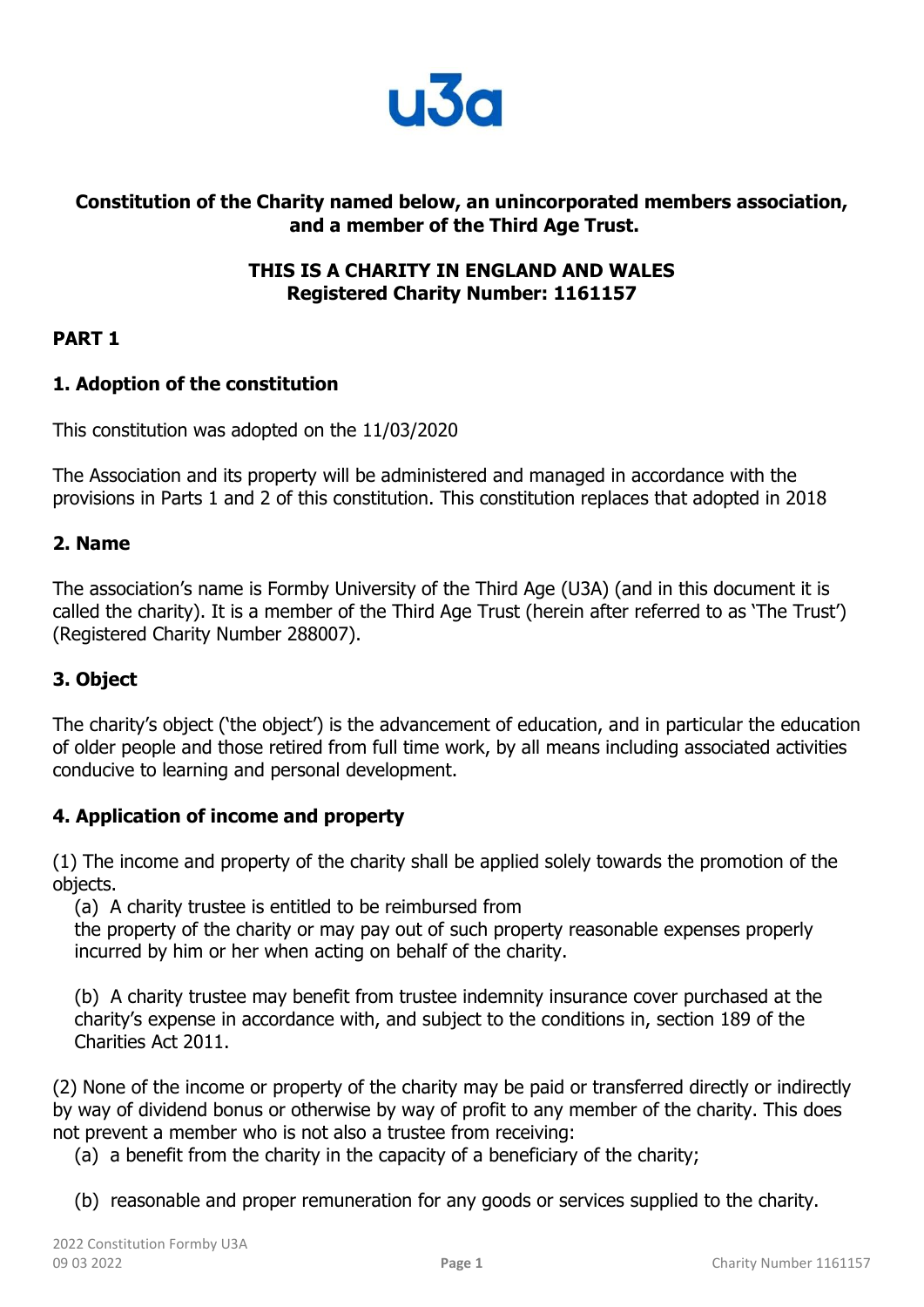## **5. Benefits and payments to charity trustees and connected person**

(1) General provisions

No charity trustee or connected person may:

(a) buy or receive any goods or services from the charity on terms preferential to those applicable to members of the public;

- (b) sell goods, services or any interest in land to the charity;
- (c) be employed by, or receive any remuneration from, the charity;

(d) receive any other financial benefit from the charity; unless the payment is permitted by subclause (2) of this clause, or authorised by the court or the Charity Commission ('the Commission'). In this clause, a 'financial benefit' means a benefit, direct or indirect, which is either money or has a monetary value.

(2) Scope and powers permitting trustees' or connected persons' benefits.

(a) A charity trustee or connected person may receive a benefit from the charity in the capacity of a beneficiary of the charity provided that it is available generally to the beneficiaries of the charity.

(b) A charity trustee or connected person may enter into a contract for the supply of services, or of goods that are supplied in connection with the provision of services, to the charity where that is permitted in accordance with, and subject to the conditions in, section 185 of the Charities Act 2011.

(c) A charity trustee or connected person may receive interest on money lent to the charity at a reasonable and proper rate which must be not more than the Bank of England bank rate (also known as the base rate).

(d) A charity trustee or connected person may receive rent for premises let by the trustee or connected person to the charity. The amount of the rent and the other terms of the lease must be reasonable and proper. The charity trustee concerned must withdraw from any meeting at which such a proposal or the rent or other terms of the lease are under discussion.

## **6. Dissolution**

(1) If the members resolve to dissolve the charity the trustees will remain in office as charity trustees and be responsible for winding up the affairs of the charity in accordance with this clause.

(2) The trustees must collect in all the assets of the charity and must pay or make provision for all the liabilities of the charity.

(3) The trustees must apply any remaining property or money:

(a) directly for the object;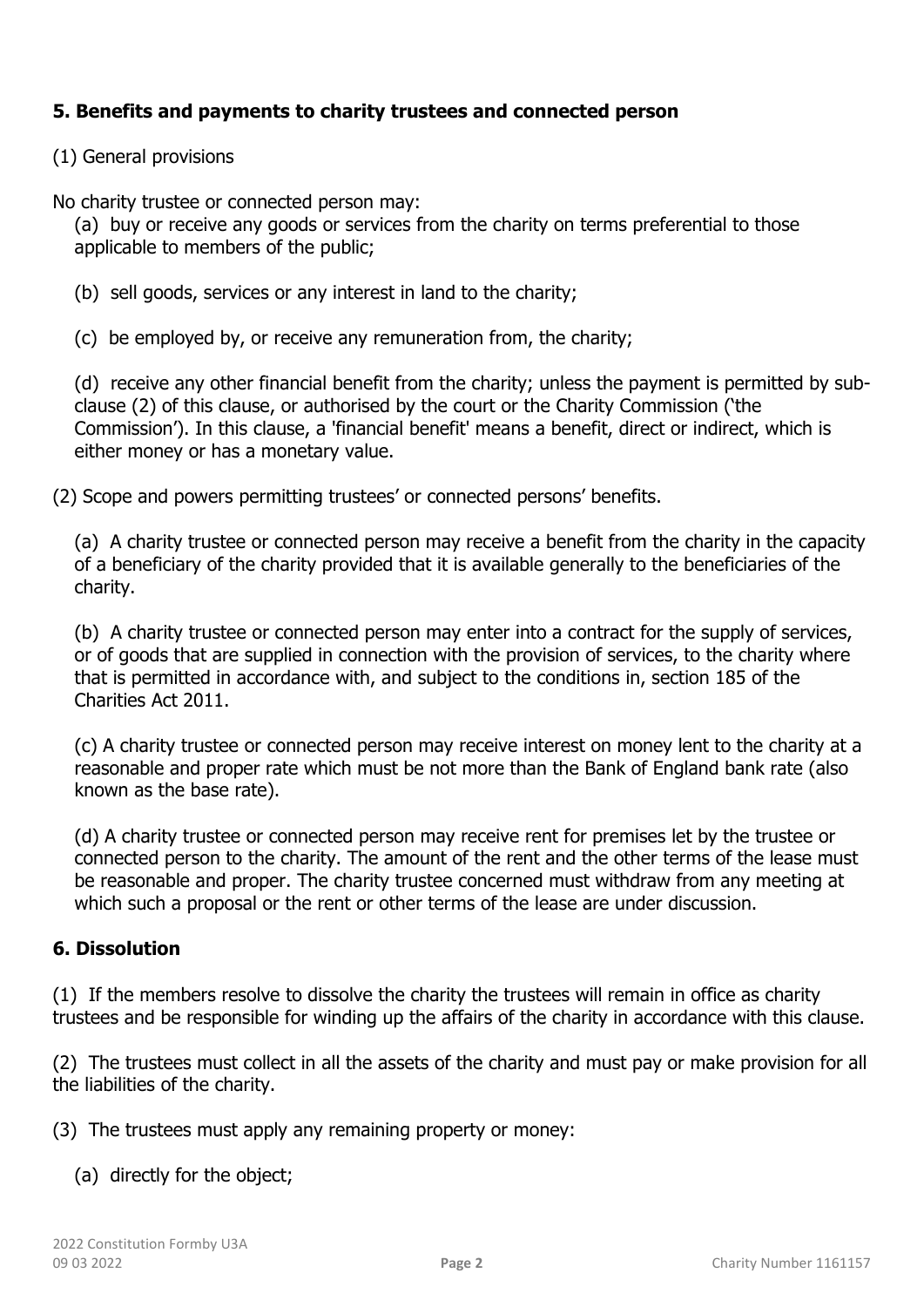(b) by transfer to any other University of the Third Age ('U3A') or U3As or The Trust or charities for purposes the same as, or similar to, the charity;

(c) in such other manner as the Charity Commission for England and Wales ('the Commission') may approve in writing in advance.

(4) The members may pass a resolution before or at the same time as the resolution to dissolve the charity specifying the manner in which the trustees are to apply the remaining property or assets of the charity and the trustees must comply with the resolution if it is consistent with paragraphs (a) - (c) inclusive in sub-clause (3) above.

(5) In **no** circumstances shall the net assets of the charity be paid to or distributed among the members of the charity.

(6) The trustees must notify both the Commission and The Trust promptly that the charity has been dissolved. If the trustees are obliged to send the charity's accounts to the Commission for the accounting period which ended before its dissolution, they must send the Commission the charity's final accounts.

(7) The charity cannot continue to include the words or phrase University of the Third Age or U3A or any other similar configuration of words in its title or elsewhere if it ceases to be a member of The Trust.

## **7. Amendment of constitution**

(1) The charity may amend any provision contained in Part 1 of this constitution provided that: (a) the prior written consent of The Trust has been obtained;

(b) no amendment may be made that would have the effect of making the charity cease to be a charity at law;

(c) no amendment may be made to alter the object if the change would undermine or work against the previous objects of the charity;

(d) no amendment may be made to clause 3 (Object), 4 (Application of income and property), clause 5 (Benefits and payments to charity trustees and connected persons), clause 6 (Dissolution) or this clause without the prior consent in writing of the Commission and The Trust;

(e) any resolution to amend a provision of Part 1 of this constitution is passed by not less than two thirds of the members present and voting at a general meeting;

(2) Any provision contained in Part 2 of this constitution may be amended, provided that (a) the prior written consent of The Trust has been obtained,

(b) any such amendment is made by resolution passed by a simple majority of the members present and voting at a general meeting

(c) A copy of any resolution amending this constitution shall be sent to the Commission and to The Trust within twenty-one days of it being passed.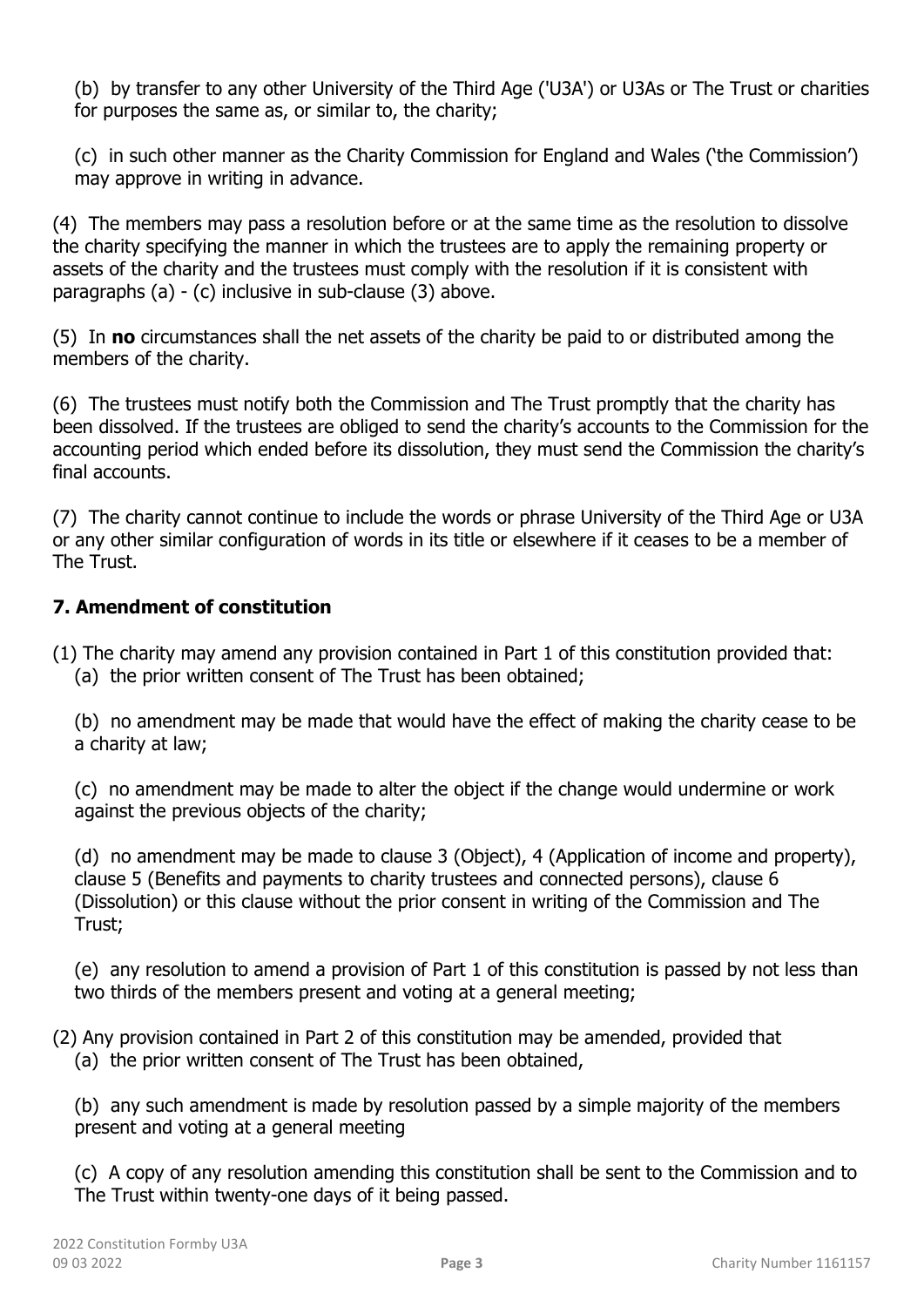# **PART 2**

# **8. Membership**

(1) Membership is open to individuals as described in clause 3.

(2)

(a) The trustees may only refuse an application for membership if, acting reasonably and properly, they consider it to be in the best interests of the charity to refuse the application.

(b) The trustees must inform the applicant in writing of the reasons for the refusal within twenty-one days of the decision.

(c) The trustees must consider any written representations the applicant may make about the decision. The trustees' decision following any written representations must be notified to the applicant in writing but shall be final.

(3) Membership is not transferable to anyone else.

(4) The trustees must keep a register of names and addresses of the members.

# **9. Termination of membership**

Membership is terminated if:

(1) the member dies;

(2) the member resigns by written notice to the charity unless, after the resignation, there would be fewer than two members;

(3) any sum due from the member to the charity is not paid in full within two months of it falling due;

(4) member is removed from membership by a resolution of the trustees that it is in the best interests of the charity that his or her membership is terminated. A resolution to remove a member from membership may only be passed if:

(a) annual membership or other fees are unpaid for two months after the due date; or

(b) by way of expulsion at the end of a disciplinary procedure for breach of any membership condition or for breach of any disciplinary code of the charity and

(c) the appropriate steps have been taken according to the charity's or The Trust's procedures.

# **10. General meetings**

(1) The charity must hold a general meeting within twelve months of the date of the adoption of this constitution, unless this constitution replaces an earlier constitution in which case sub-clause (2) applies.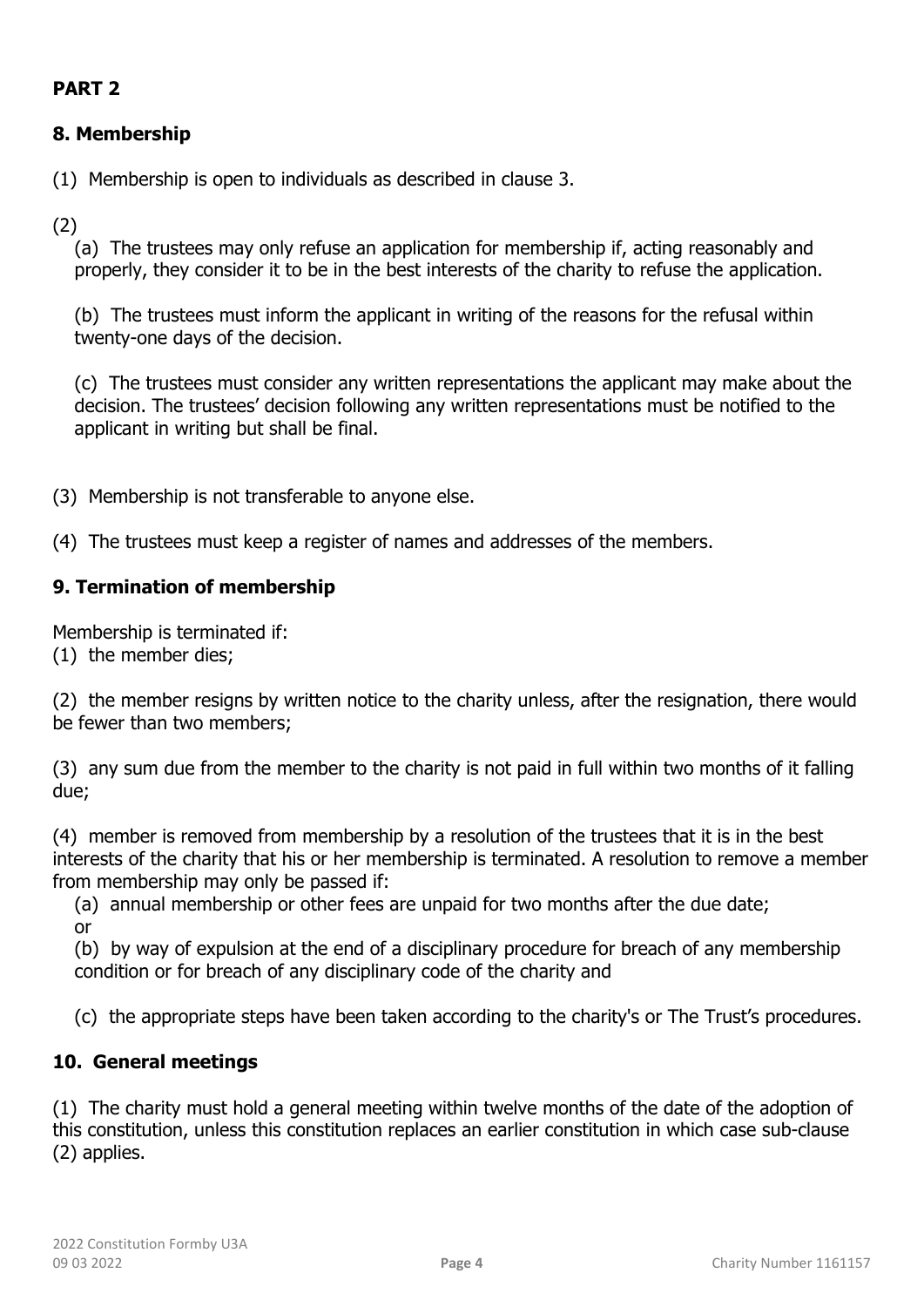(2) An annual general meeting must be held in each subsequent year and not more than fifteen months may elapse between successive annual general meetings.

- (3) Online and hybrid general meetings
	- (a) A general meeting (whether an annual general meeting or a special general meeting) may be held in person or by suitable electronic means agreed by the trustees in which each participant may communicate with all the other participants. Where the trustees determine that a general meeting is to be held by electronic means pursuant to this clause 10 (3)(a), such determination shall be set out in the notice of general meeting sent to members, together with details of how a member may participate in such meeting.
	- (b) Where the committee determines that a general meeting is to be held by electronic means only such determination shall be set out in the notice of general meeting sent to members, along with an explanation of the exceptional circumstances which require the general meeting to be held by electronic means only.
	- (c) For the purposes of this clause "exceptional circumstances" means circumstances which in the reasonable opinion of the committee render it impossible to hold an effective general meeting in person or by a combination of meeting in person and through electronic means.
	- (d) Where a general meeting is to be held in person, the trustees may if they deem it appropriate set out a procedure in the notice of meeting which allows members to attend electronically if they so wish, and in such circumstances both members physically present in person and members present by electronic means will be considered present in person and will count towards the quorum for the relevant meeting.
	- (e) If the meeting is to be held solely by electronic means pursuant to clause 10 (3)(a), the place of the meeting shall be deemed to be the charity's registered office address.
	- (f) Proceedings at a general meeting held by electronic means pursuant to clause 10(3)(a), or a physical meeting at which procedures are put in place to allow members to attend electronically pursuant to clause 10(3)(a), will not be invalidated due to technical issues which prohibit members from joining such meeting electronically, so long as a sufficient number of members to form a quorum under clause 12(2) is able to join the meeting successfully.
- (4) The trustees may call a special general meeting at any time.

(5) The trustees must call a special general meeting if requested to do so in writing by at least ten members or one tenth of the membership, whichever is the greater. The request must state the nature of the business that is to be discussed. If the trustees fail to hold the meeting within twenty-eight days of the request, the members may proceed to call a special general meeting but in doing so they must comply with the provisions of this constitution.

# **11. Notice**

(1) If elections to the committee are required under this constitution, all members must be notified at least 28 clear days ahead of the election that nominations are requested and the closing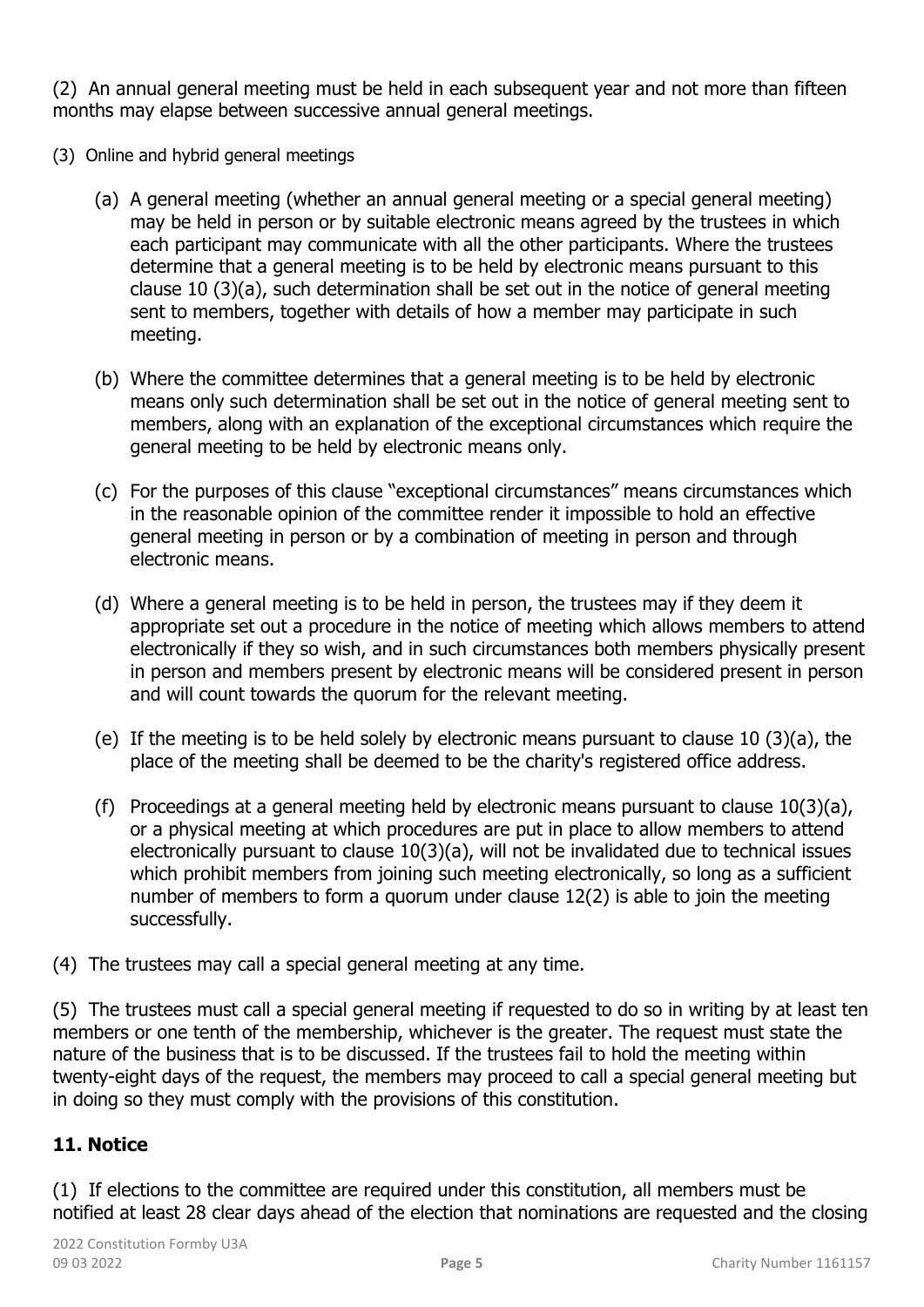date for the receipt of such nominations shall be at least 21 clear days after this notice is given.

(2) If a resolution requiring the consent of two-thirds of the members will be proposed at the general meeting then all members must be notified at least 21 clear days ahead of that meeting.

(3) The minimum period of notice required to hold any general meeting of the charity (other than to consider a resolution for which a two-thirds majority of the members is needed) is fourteen clear days from the date on which the notice is deemed to have been given.

(4) A general meeting may be called by shorter notice, if it is so agreed by all the members entitled to attend and vote.

(5) The notice must specify the date, time and place of the meeting and the general nature of the business to be transacted. If the meeting is to be an annual general meeting, the notice must say so.

(6) The notice must be given to all the members and to the trustees.

# **12. Quorum**

(1) No business shall be transacted at any general meeting unless a quorum is present.

- (2) A quorum is: one twentieth of the total membership at the time.
- (3) If:
	- (a) a quorum is not present within half an hour from the time appointed for the meeting; or

(b) during a meeting a quorum ceases to be present, the meeting shall be adjourned to such time and place as the trustees shall determine.

(4) The trustees must re-convene the meeting and must give at least seven clear days' notice of the re-convened meeting stating the date, time and place of the meeting.

(5) If no quorum is present at the re-convened meeting within fifteen minutes of the time specified for the start of the meeting the members present at that time shall constitute the quorum for that meeting.

# **13. Chair**

(1) General meetings shall be chaired by the person who has been elected as Chair.

(2) If there is no such person or he or she is not present within fifteen minutes of the time appointed for the meeting a trustee nominated by the trustees shall chair the meeting.

(3) If there is only one trustee present and willing to act, he or she shall chair the meeting.

(4) If no trustee is present and willing to chair the meeting within fifteen minutes after the time appointed for holding it, the members present and entitled to vote must choose one of their number to chair the meeting.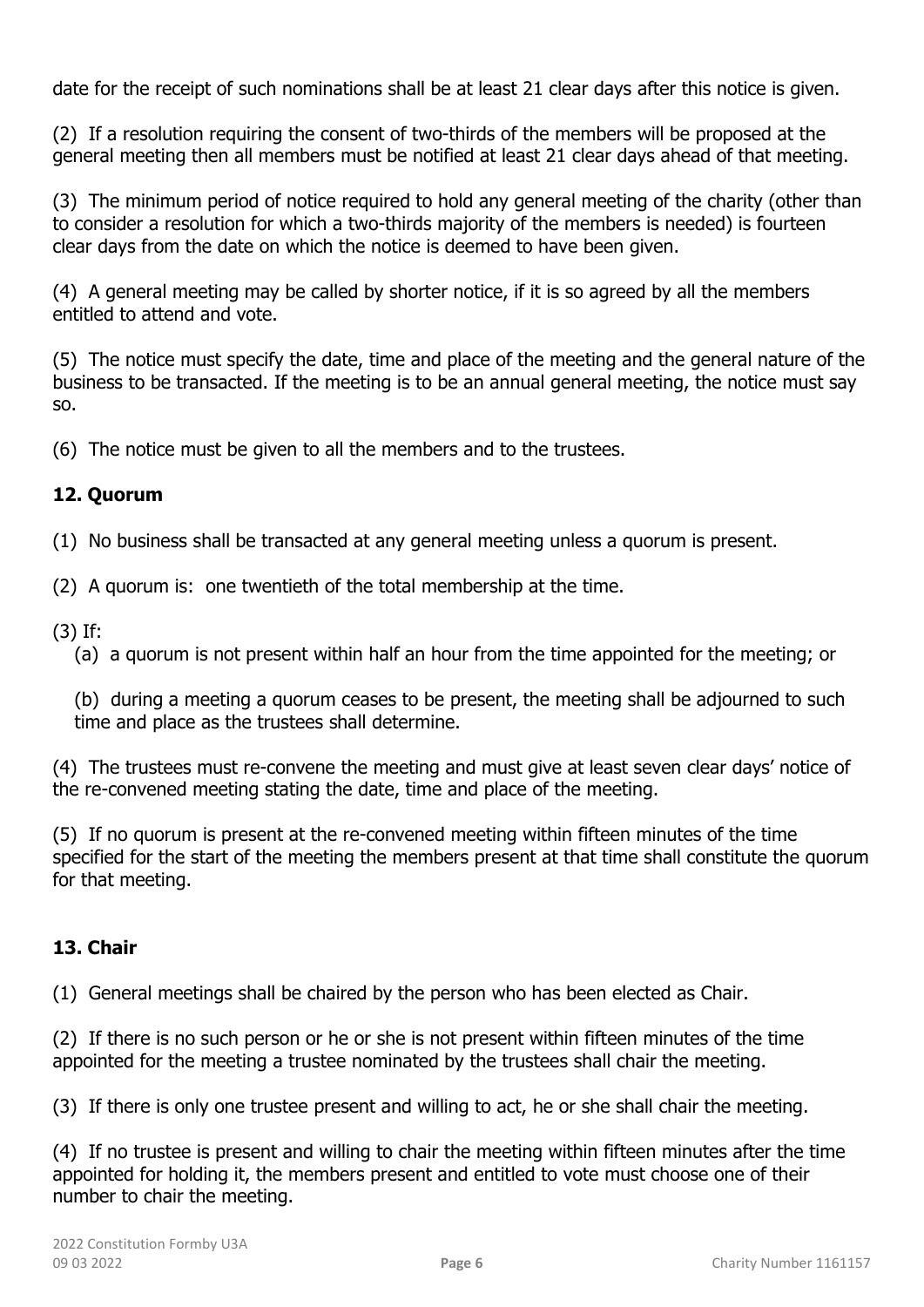## **14. Adjournments**

(1) The members present at a meeting may resolve that the meeting shall be adjourned.

(2) The person who is chairing the meeting must decide the date time and place at which the meeting is to be re-convened unless those details are specified in the resolution.

(3) No business shall be conducted at an adjourned meeting unless it could properly have been conducted at the meeting had the adjournment not taken place.

(4) If a meeting is adjourned by a resolution of the members for more than seven days, at least seven clear days' notice shall be given of the re- convened meeting stating the date, time and place of the meeting.

## **15. Votes**

- (1) Each member shall have one vote but if there is an equality of votes the person who is chairing the meeting shall have a casting vote in addition to any other vote he or she may have.
- (2) A resolution in writing signed by each member who would have been entitled to vote upon it had it been proposed at a general meeting shall be effective. It may comprise several copies each signed by or on behalf of one or more members.
- (3) Where a meeting is to be held by electronic means, or where procedures are put in place to allow members to join a physical meeting by electronic means, the trustees may put in place an electronic balloting mechanism to allow members present at the meeting by electronic means to vote as if they were present in person. Where such a voting mechanism is to be used for a meeting, the notice of the meeting will set this out.

## **16. Officers and trustees**

(1) The charity and its property shall be managed and administered by a committee comprising the officers and other members elected in accordance with this constitution. The officers and other members of the committee shall be the trustees of the charity and in this constitution are together called 'the trustees'.

(2) The charity should have the following officers:

- (a) a chair,
- (b) a secretary, and
- (d) a treasurer

(3) Every trustee must be a paid-up member of the charity.

(4) No one may be appointed a trustee if he or she would be disqualified from acting under the provisions of clause 19.

(5) The number of trustees shall be not less than 5 and not more than 15.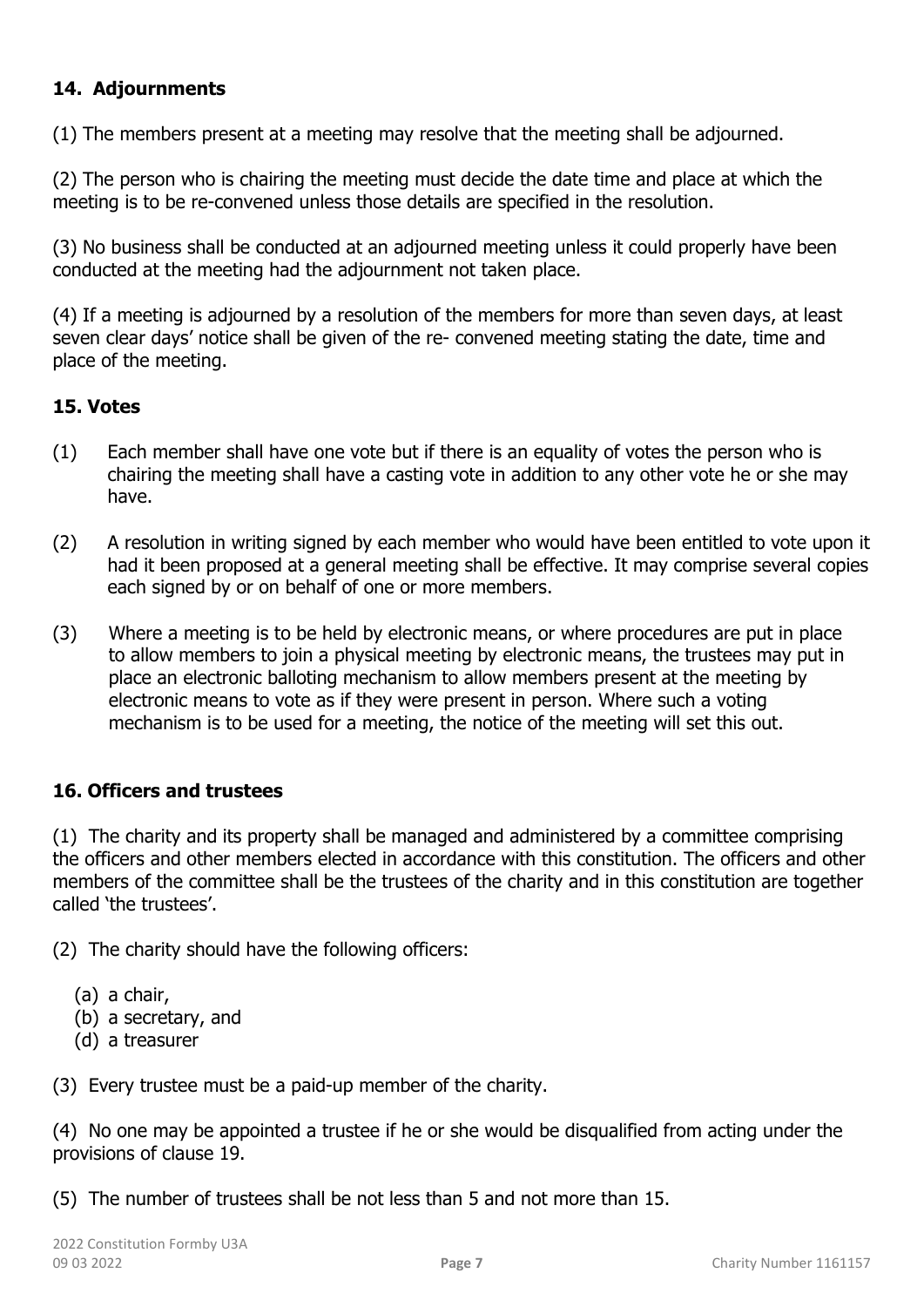(6) Transitional arrangements for election or selection of trustees.

Upon adoption of this constitution the charity will continue with the terms of membership for those trustees eligible to continue as trustees under the charity's previous constitution with the proviso that all and any transitional arrangements end before the third annual general meeting after this constitution is adopted.

(7) The maximum total period of service of any trustee shall be 9 years in any combination of roles whether or not the periods of service are contiguous.

(8) No-one may hold any specific officer position or be an ordinary (non-officer) trustee for a continuous period in excess of 3 years without an interval of at least 1 year between the periods of service with the exception of the Treasurer who may hold office for a period of 6 years.

(9) All trustees shall be elected annually but may be re-elected subject to the provisions in sections (7) to (8) of this clause.

(10) A trustee may not appoint anyone to act on his or her behalf at meetings of the trustees.

# **17. Appointment of Trustees**

(1) The charity at each annual general meeting shall elect up to 12 trustees (including officers).

(2) The elected trustees may, at any time, co-opt up to 3 trustees until the next annual general meeting and may reappoint such co-opted trustees for one additional period which may not extend beyond the following annual general meeting or be excluded by clauses 16(7) to 16(8) whichever is the sooner.

(3) The officers will normally be elected directly by the annual general meeting.

(4) No-one may be elected a trustee or an officer at any annual general meeting unless prior to the meeting the charity is given a notice that:

(a) is signed by a member proposing a candidate for a specified role who is entitled to vote at the meeting;

(b) is signed by an unconnected member seconding the same candidate for the same specified role who is entitled to vote at the meeting;

(c) is signed by the person who is to be proposed to show his or her willingness to be appointed.

(5)

- (a) The appointment of a trustee, whether by the charity in general meeting or by the other trustees, must not cause the number of trustees to exceed the number fixed in accordance with clause 16(5) of this constitution.
- (b) The trustees may not appoint a person to be an officer if a person has already been elected or appointed to that office and has not vacated the office.
- (c) In the event of a casual vacancy among elected or co-opted charity trustees, the charity trustees may appoint a person who is willing to act to be a charity trustee. A charity trustee so appointed shall only hold office until the next annual general meeting.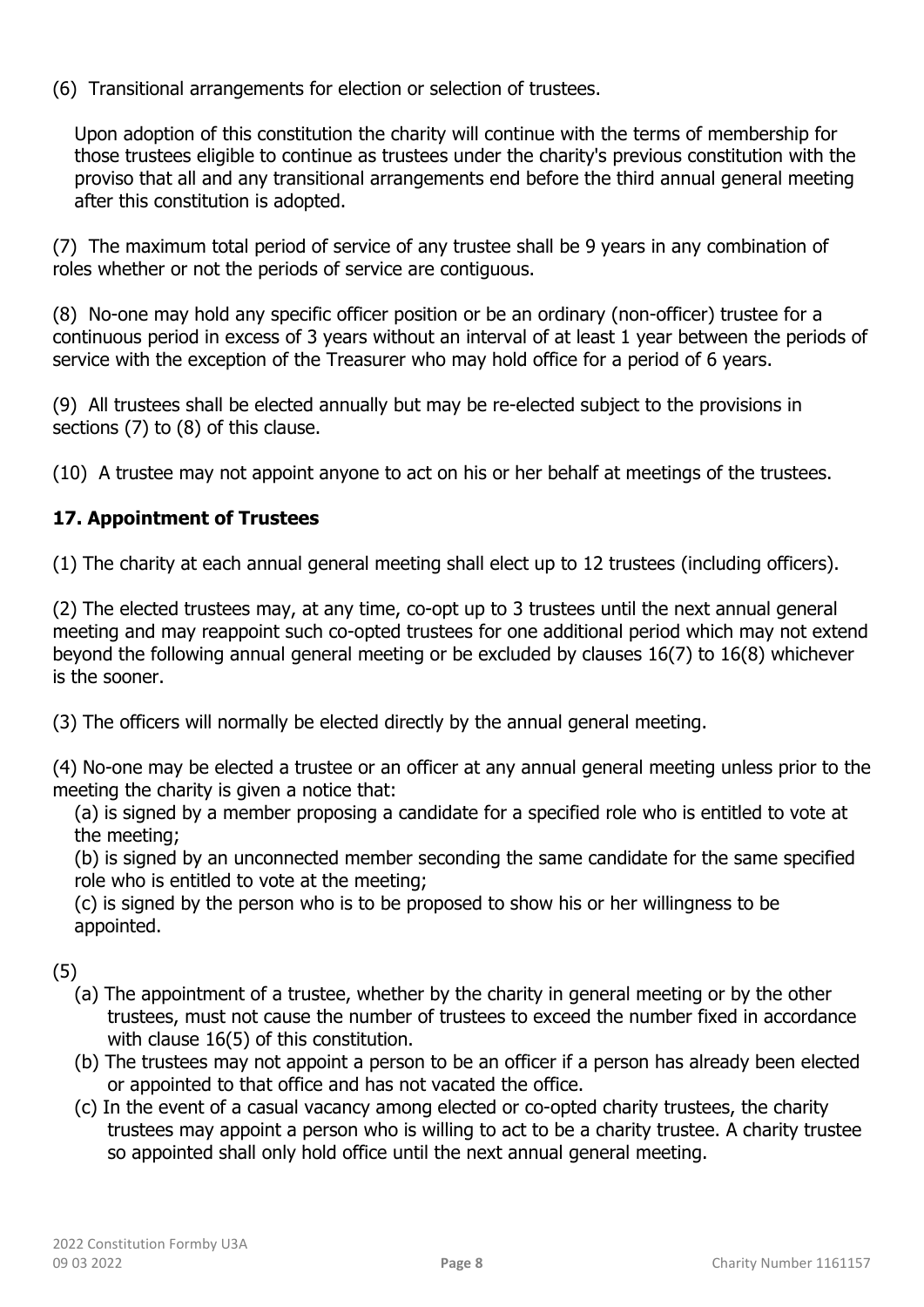### **18. Powers of trustees**

(1) The trustees must manage the business of the charity and have the following powers in order to further the objects (but not for any other purpose):

(a) to raise funds for the charity or for a charity with the same or similar purposes. In doing so, the trustees must not undertake any taxable permanent trading activity and must comply with any relevant statutory regulations;

(b) to buy, take on lease or in exchange, hire or otherwise acquire any property and to maintain and equip it for use;

(c) to sell, lease or otherwise dispose of all or any part of the property belonging to the charity. In exercising this power, the trustees must comply as appropriate with sections 117 - 122 of the Charities Act 2011;

(d) to borrow money and to charge the whole or any part of the property belonging to the charity as security for repayment of the money borrowed. The trustees must comply as appropriate with sections 124 - 126 of the Charities Act 2011, if they intend to mortgage land;

(e) to co-operate with other charities, voluntary bodies and statutory authorities and to exchange information and advice with them and in particular with other U3As, clusters of U3As and The Trust;

(f) to establish or support any charitable trusts, associations or institutions formed for any of the charitable purposes included in the object;

(g) to acquire, merge with or enter into any partnership or joint venture arrangement with any other charity formed for any of the objects or with any other U3A;

(h) to set aside income as a reserve against future expenditure but only in accordance with a written policy about reserves;

(i) to obtain and pay for such goods and services as are necessary for carrying out the work of the charity;

(j) to open and operate such bank and other accounts as the trustees consider necessary;

(k) to do all such other lawful things as are necessary for the achievement of the objects.

(2) No alteration of this constitution or any special resolution shall have retrospective effect to invalidate any prior act of the trustees.

(3) Any properly constituted meeting of trustees at which a quorum is present at the time the relevant decision is made may exercise all the powers exercisable by the trustees.

## **19. Disqualification and removal of trustees**

A trustee shall cease to hold office if he or she: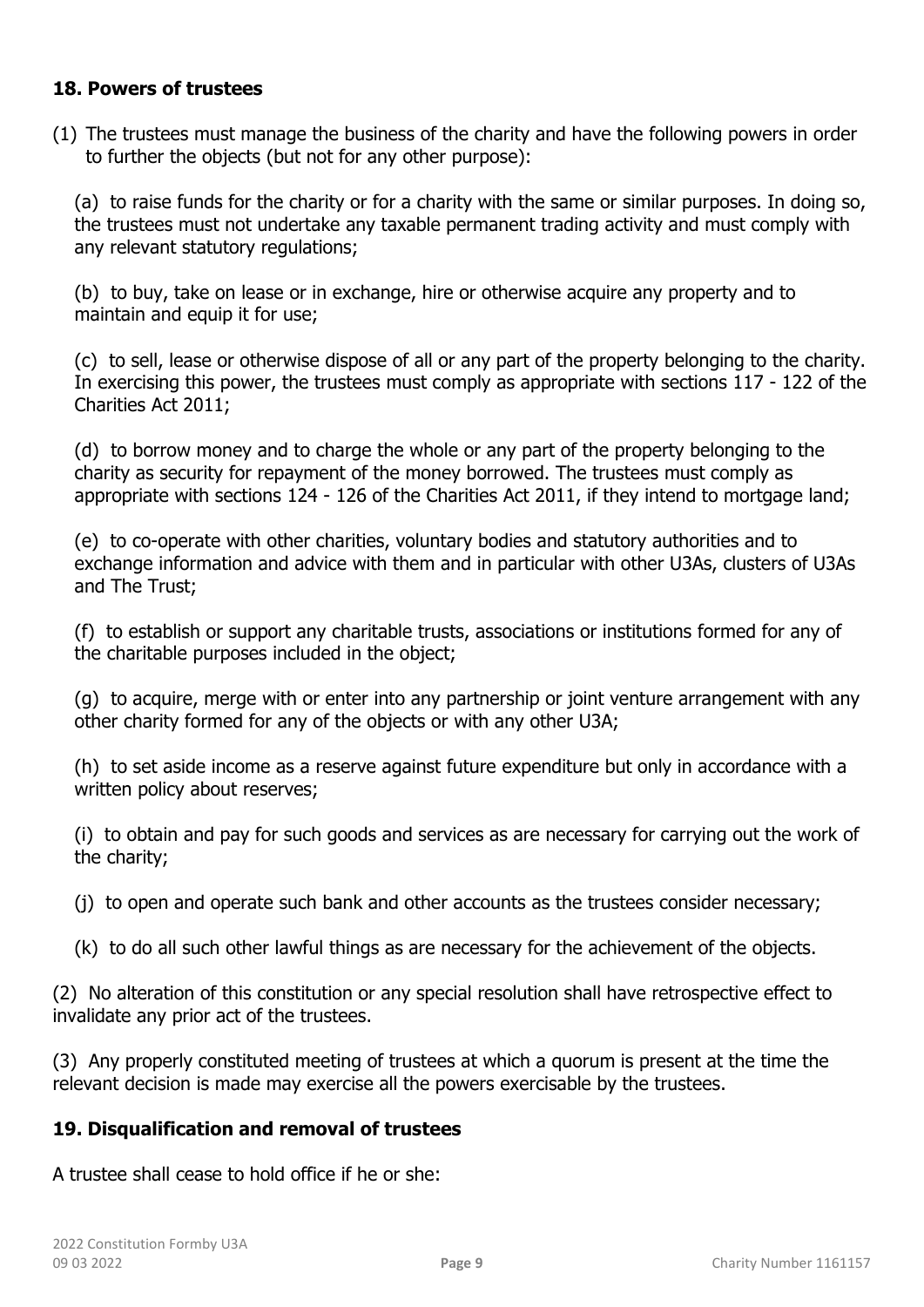(1) is disqualified from acting as a trustee by virtue of sections 178 and 179 of the Charities Act 2011 (or any statutory re-enactment or modification of that provision);

(2) ceases to be a member of the charity;

(3) in the written opinion, given to the charity, of a registered medical practitioner treating that person, has become physically or mentally incapable of acting as a trustee and may remain so for more than three months;

(4) resigns as a trustee by notice to the charity (but only if at least two trustees will remain in office when the notice of resignation is to take effect); or

(5) is absent without the permission of the trustees from all their meetings held within a period of six consecutive months and the trustees resolve that his or her office be vacated.

## **20. Proceedings of trustees**

- (1) The trustees may regulate their proceedings as they think fit, subject to the provisions of this constitution.
- (2) Any trustee may call a meeting of the trustees provided reasonable notice is given.
- (3) The secretary must call a meeting of the trustees if requested to do so by a trustee.
- (4) Questions arising at a meeting must be decided by a majority of votes.
- (5) In the case of an equality of votes, the person who chairs the meeting shall have a second or casting vote.
- (6) No decision may be made by a meeting of the trustees unless a quorum is present at the time the decision is purported to be made.
- (7) The quorum shall be two or the number nearest to two-thirds of the total number of trustees, whichever is the greater or such larger number as may be decided from time to time by the trustees.
- (8) A trustee shall not be counted in the quorum present when any decision is made about a matter upon which that trustee is not entitled to vote.
- (9) If the number of trustees is less than the number fixed as the quorum, the continuing trustees or trustee may act only for the purpose of filling vacancies or of calling a general meeting.
- (10) The person elected as the Chair shall chair meetings of the trustees.
- (11) If the Chair is unwilling to preside or is not present within ten minutes after the time appointed for the meeting, the trustees present may appoint one of their number to chair that meeting.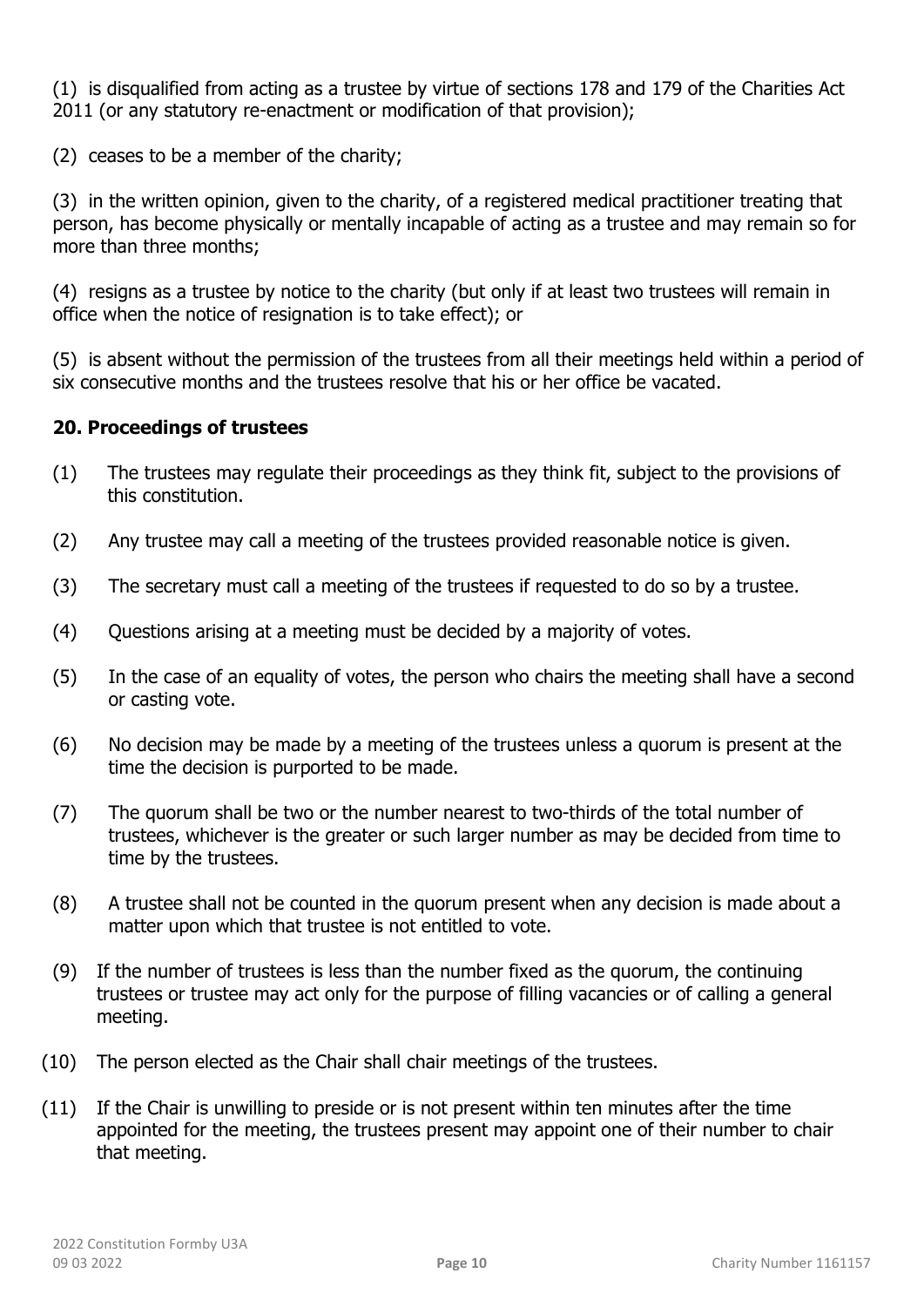- (12) The person appointed to chair meetings of the trustees shall have no functions or powers except those conferred by this constitution or delegated to him or her in writing by the trustees.
- (13) A resolution in writing signed by all the trustees entitled to receive notice of a meeting of trustees or of a committee of trustees and to vote upon the resolution shall be as valid and effectual as if it had been passed at a meeting of the trustees or (as the case may be) a committee of trustees duly convened and held.
- (14) The resolution in writing may comprise several documents containing the text of the resolution in like form each signed by one or more trustees
- (15) A trustee's meeting or a meeting of a committee of the trustees may be held in person or by suitable electronic means agreed by the trustees or members of the committee (as the case may be) in which each participant may communicate with all other participants.

# **21. Conflicts of interests and conflicts of loyalties**

A charity trustee must:

(1) declare the nature and extent of any interest,

direct or indirect, which he or she has in a proposed transaction or arrangement with the charity or in any transaction or arrangement entered into by the charity which has not been previously declared; and

(2) absent himself or herself from any discussions of the charity trustees in which it is possible that a conflict will arise between his or her duty to act solely in the interests of the charity and any personal interest (including but not limited to any personal financial interest). Any charity trustee absenting himself or herself from any discussions in accordance with this clause must not vote or be counted as part of the quorum in any decision of the charity trustees on the matter.

# **22. Saving provisions**

(1) Subject to sub-clause (2) of this clause, all decisions of the charity trustees, or of a committee of the charity trustees, shall be valid notwithstanding the participation in any vote of a charity trustee:

(a) who is disqualified from holding office;

(b) who had previously retired or who had been obliged by this constitution to vacate office;

(c) who was not entitled to vote on the matter, whether by reason of a conflict of interests or otherwise;

if, without the vote of that charity trustee and that charity trustee being counted in the quorum, the decision has been made by a majority of the charity trustees at a quorate meeting.

(2) Sub-clause (1) of this clause does not permit a charity trustee to keep any benefit that may be conferred upon him or her by a resolution of the charity trustees or of a committee of charity trustees if, but for sub- clause (1), the resolution would have been void, or if the charity trustee has not complied with clause 22 (Conflicts of interests and conflicts of loyalties).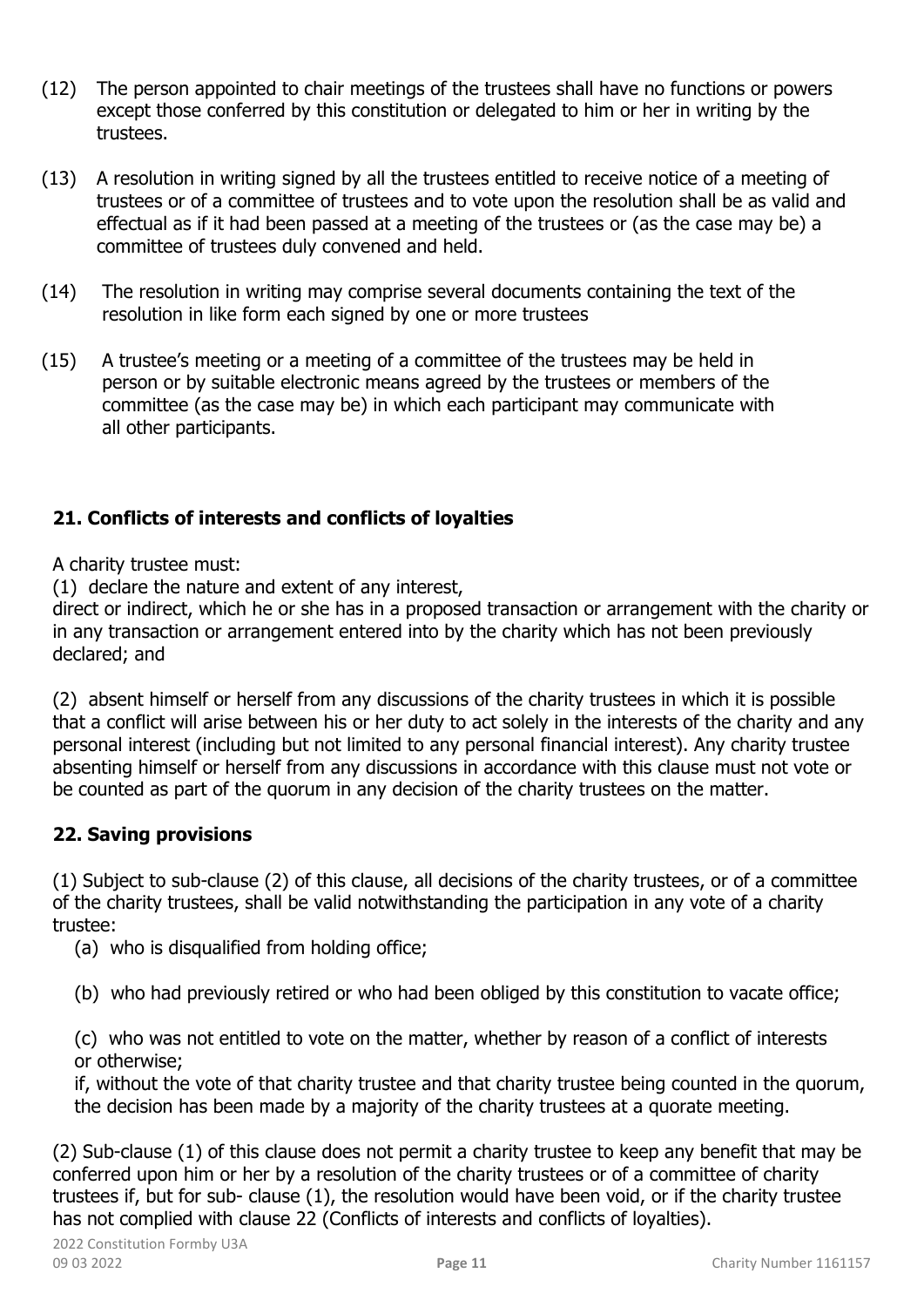## **23. Delegation**

(1) The trustees may delegate any of their powers or functions to a committee of two or more trustees but the terms of any such delegation must be recorded in the minute book. Such a committee may have additional members who are not also trustees.

(2) The trustees may impose conditions when delegating, including the conditions that: (a) the relevant powers are to be exercised exclusively by the committee to whom they delegate;

(b) no expenditure may be incurred on behalf of the charity except in accordance with a budget previously agreed with the trustees.

(3) The trustees may revoke or alter a delegation.

(4) All acts and proceedings of any committees must be fully and promptly reported to the trustees.

## **24. Irregularities in proceedings**

- (1) Subject to sub-clause (2) of this clause, all acts done by a meeting of Trustees, or of a committee of trustees, shall be valid notwithstanding the participation in any vote of a trustee:
	- (a) who was disqualified from holding office;
	- (b) who had previously retired or who had been obliged by the constitution to vacate office;

(c) who was not entitled to vote on the matter, whether by reason of a conflict of interests or otherwise;

if, without:

(d) the vote of that trustee; and

(e) that trustee being counted in the quorum, the decision has been made by a majority of the trustees at a quorate meeting.

- (2) Sub-clause (1) of this clause does not permit a trustee to keep any benefit that may be conferred upon him or her by a resolution of the trustees or of a committee of trustees if the resolution would otherwise have been void.
- (3) No resolution or act of
	- (a) the trustees or
	- (b) any committee of the trustees or

(c) the charity in general meeting shall be invalidated by reason of the failure to give notice to any trustee or member or by reason of any procedural defect in the meeting unless it is shown that the failure or defect has materially prejudiced a member or the beneficiaries of the charity.

## **25. Minutes**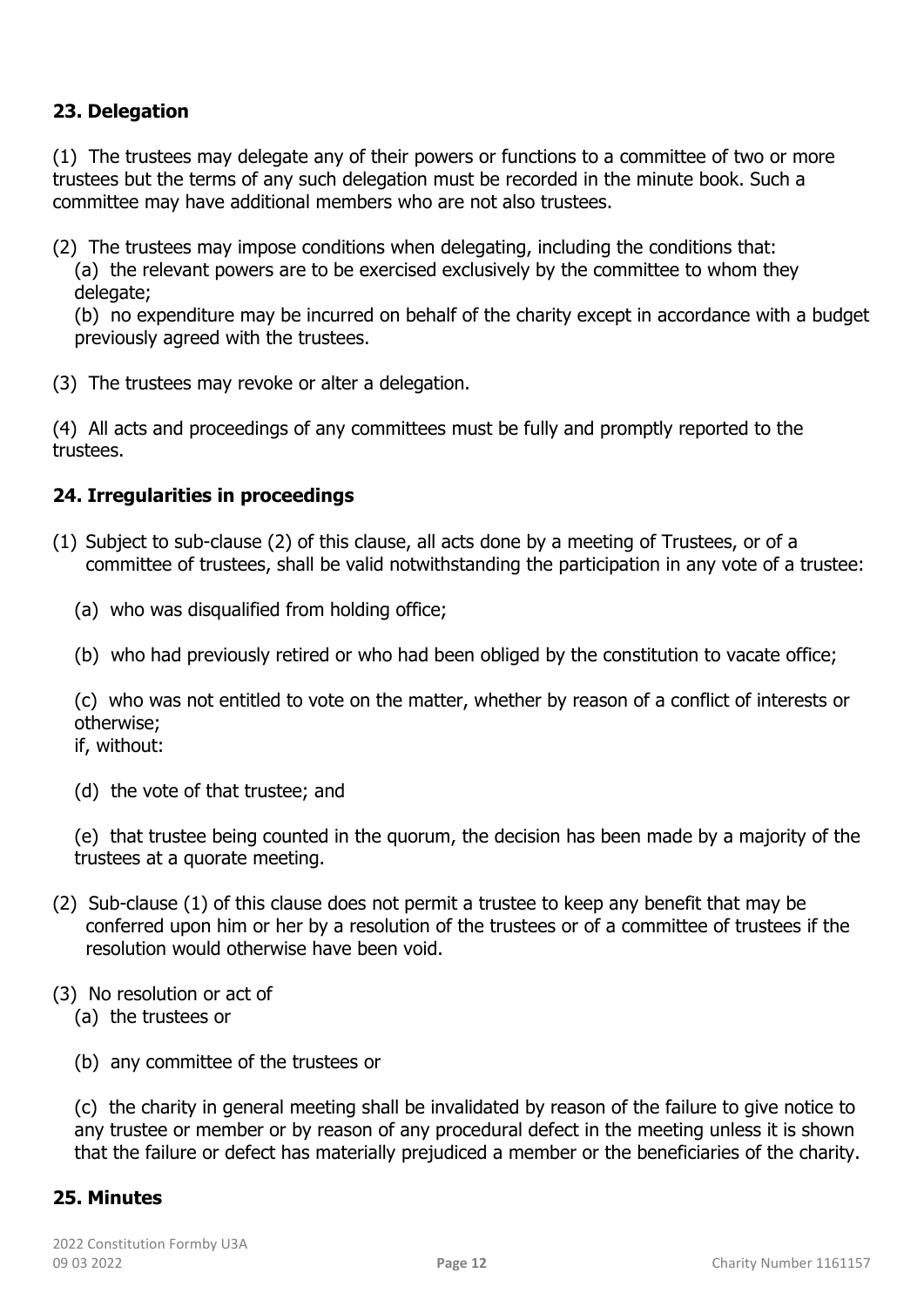The trustees must keep minutes of all:

- (1) appointments of officers and other trustees made by the trustees;
- (2) proceedings at meetings of the charity;
- (3) meetings of the trustees and committees of trustees including:
	- (a) the names of the trustees present at the meeting;
	- (b) the decisions made at the meetings; and
	- (c) where appropriate the reasons for the decisions.

### **26. Accounts, Annual Report, Annual Return**

- (1) The trustees must comply with their obligations under the Charities Act 2011 with regard to: (a) the keeping of accounting records for the charity;
	- (b) the preparation of annual statements of account for the charity;
	- (c) the transmission of the statements of account to the Commission;
	- (d) the preparation of an Annual Report and its transmission to the Commission;
	- (e) the preparation of an Annual Return and its transmission to the Commission.

(2) The charity must supply to The Trust such information about its membership as The Trust may require for the purposes of the charity being a member of The Trust.

#### **27. Registered particulars**

The trustees must notify the Commission promptly of any changes to the charity's entry on the Central Register of Charities.

## **28. Property**

(1) The trustees must ensure the title to:

(a) all land held by or in trust for the charity that is not vested in the Official Custodian of Charities; and

(b) all investments held by or on behalf of the charity, are vested either in a corporation entitled to act as custodian trustee or in not less than three individuals appointed by the trustees of the charity as holding trustees.

(2) The terms of the appointment of any holding trustees must provide that they may act only in accordance with lawful directions of the trustees and that if they do so they will not be liable for the acts and defaults of the trustees or of the members of the charity.

(3) The trustees may remove the holding trustees at any time.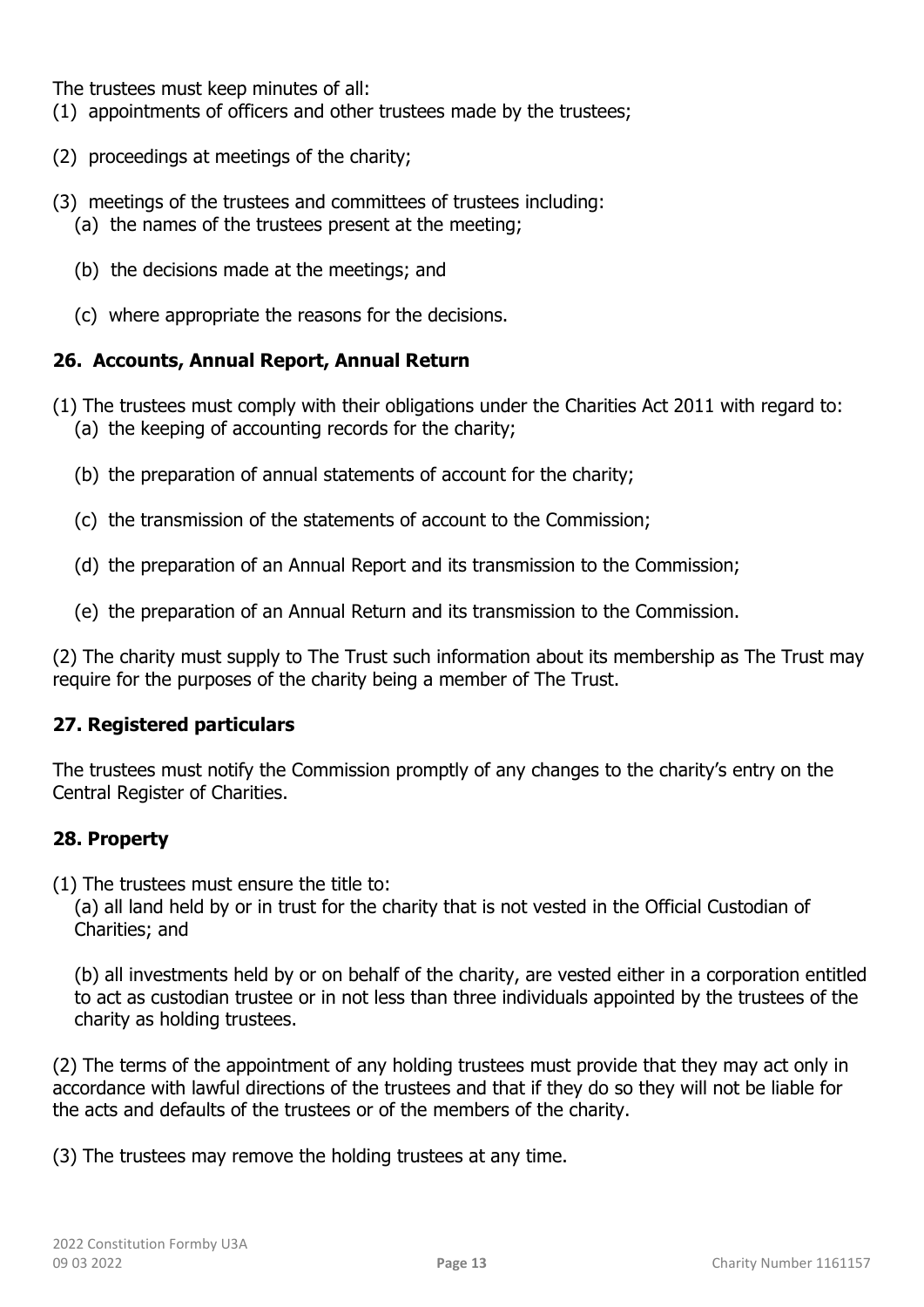### **29. Repair and insurance**

The trustees must keep in repair and insure to their full value against fire and other usual risks all the buildings of the charity (except those buildings that are required to be kept in repair and insured by a tenant). They must also insure suitably in respect of public liability and employer's liability.

### **30. Notices**

- (1) Any notice required by this constitution to be given to or by any person must be:
	- (a) in writing; or
	- (b) given using electronic communications.
- (2) The charity may give any notice to a member either:
	- (a) personally; or

(b) by sending it by post in a prepaid envelope addressed to the member at his or her address; or

- (c) by leaving it at the address of the member; or
- (d) by giving it using electronic communications to the member's address.

(3) A member who does not register an address with the charity or who registers only a postal address that is not within the United Kingdom, the Isle of Man or the Channel Islands shall not be entitled to receive any notice from the charity.

(4) A member present in person at any meeting of the charity shall be deemed to have received notice of the meeting and of the purposes for which it was called.

(5)

(a) Proof that an envelope containing a notice was properly addressed, prepaid and posted shall be conclusive evidence that the notice was given.

(b) Proof that a notice contained in an electronic communication was sent in accordance with guidance issued by the Institute of Chartered Secretaries and Administrators shall be conclusive evidence that the notice was given.

(c) A notice shall be deemed to be given 48 hours after the envelope containing it was posted or, in the case of an electronic communication,48 hours after it was sent.

## **31. Rules**

(1) The trustees may from time to time make rules or bye-laws for the conduct of their business.

(2) The bye-laws may regulate the following matters but are not restricted to them: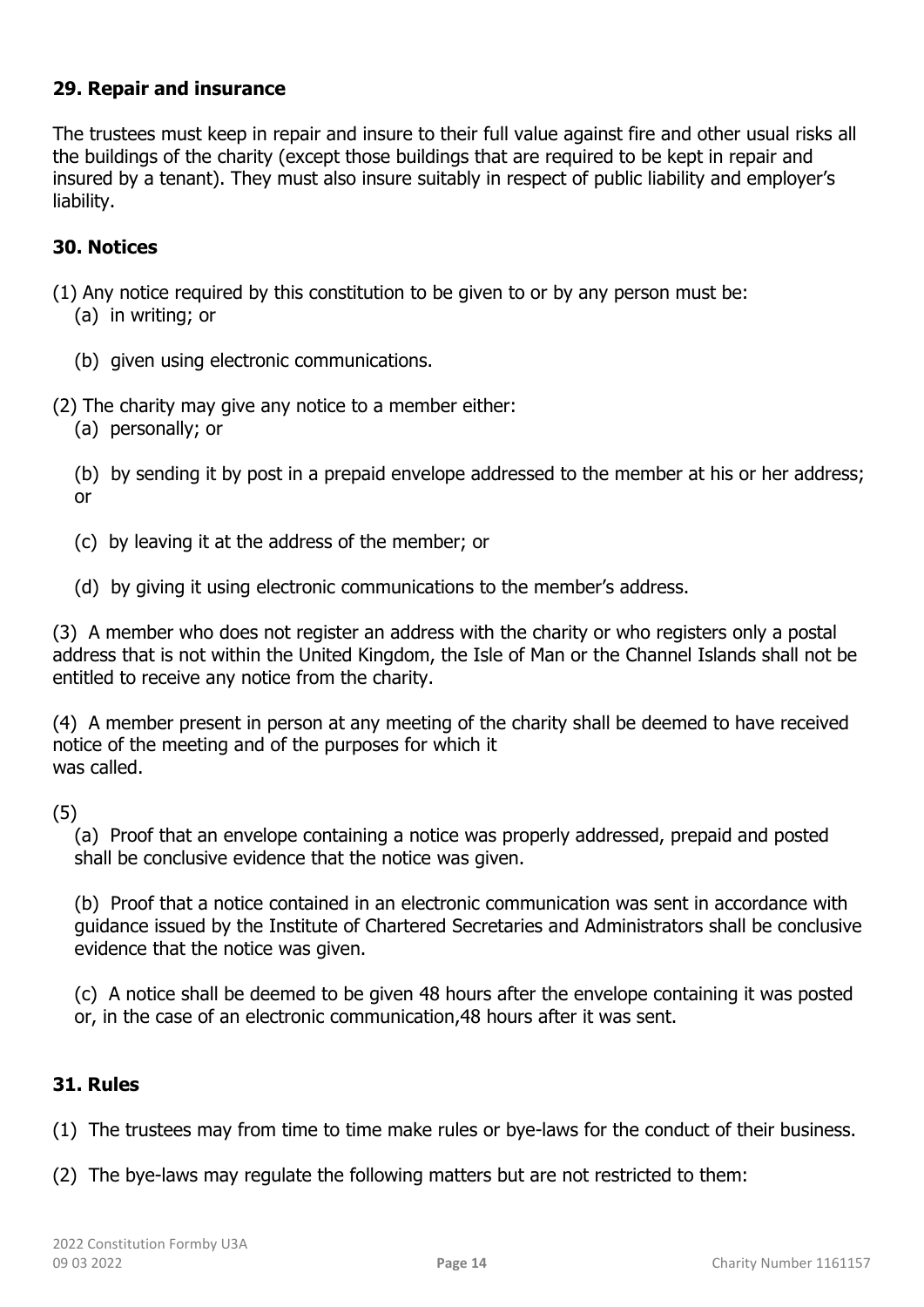(a) the admission of members of the charity and the rights and privileges of such members, and the entrance fees, subscriptions and other fees or payments to be made by members;

(b) the conduct of members of the charity in relation to one another, and to the charity's employees and volunteers;

(c) the setting aside of the whole or any part or parts of the charity's premises at any particular time or times or for any particular purpose or purposes;

(d) the procedure at general meeting and meetings of the trustees in so far as such procedure is not regulated by this constitution;

(e) the keeping and authenticating of records.

(If regulations made under this clause permit records of the charity to be kept in electronic form and requires a trustee to sign the record, the regulations must specify a method of recording the signature that enables it to be properly authenticated.)

(f) generally, all such matters as are commonly the subject matter of the rules of an unincorporated association.

(3) The charity in general meeting has the power to alter, add to or repeal the rules or bye-laws.

(4) The trustees must adopt such means as they think sufficient to bring the rules and bye-laws to the notice of members of the charity.

(5) The rules or bye-laws shall be binding on all members of the charity. No rule or bye-law shall be inconsistent with, or shall affect or repeal anything contained in, this constitution.

# **32. Disputes**

If a dispute arises between members of the charity about the validity or propriety of anything done by the members under this constitution, and the dispute cannot be resolved by agreement, the parties to the dispute must first try in good faith to settle the dispute by mediation before resorting to litigation.

# **33. Interpretation**

In this constitution 'connected person' means:

(1) a child, parent, grandchild, grandparent, brother or sister of the trustee;

(2) the spouse or civil partner of the trustee or of any person falling within sub-clause (a) above;

(3) a person carrying on business in partnership with the trustee or with any person falling within sub-clause (1) or (2) above;

(4) an institution which is controlled -

(a) by the trustee or any connected person falling within sub-clause  $(1)$ ,  $(2)$ , or  $(3)$  above; or

(b) by two or more persons falling within sub-clause (4)(a), when taken together